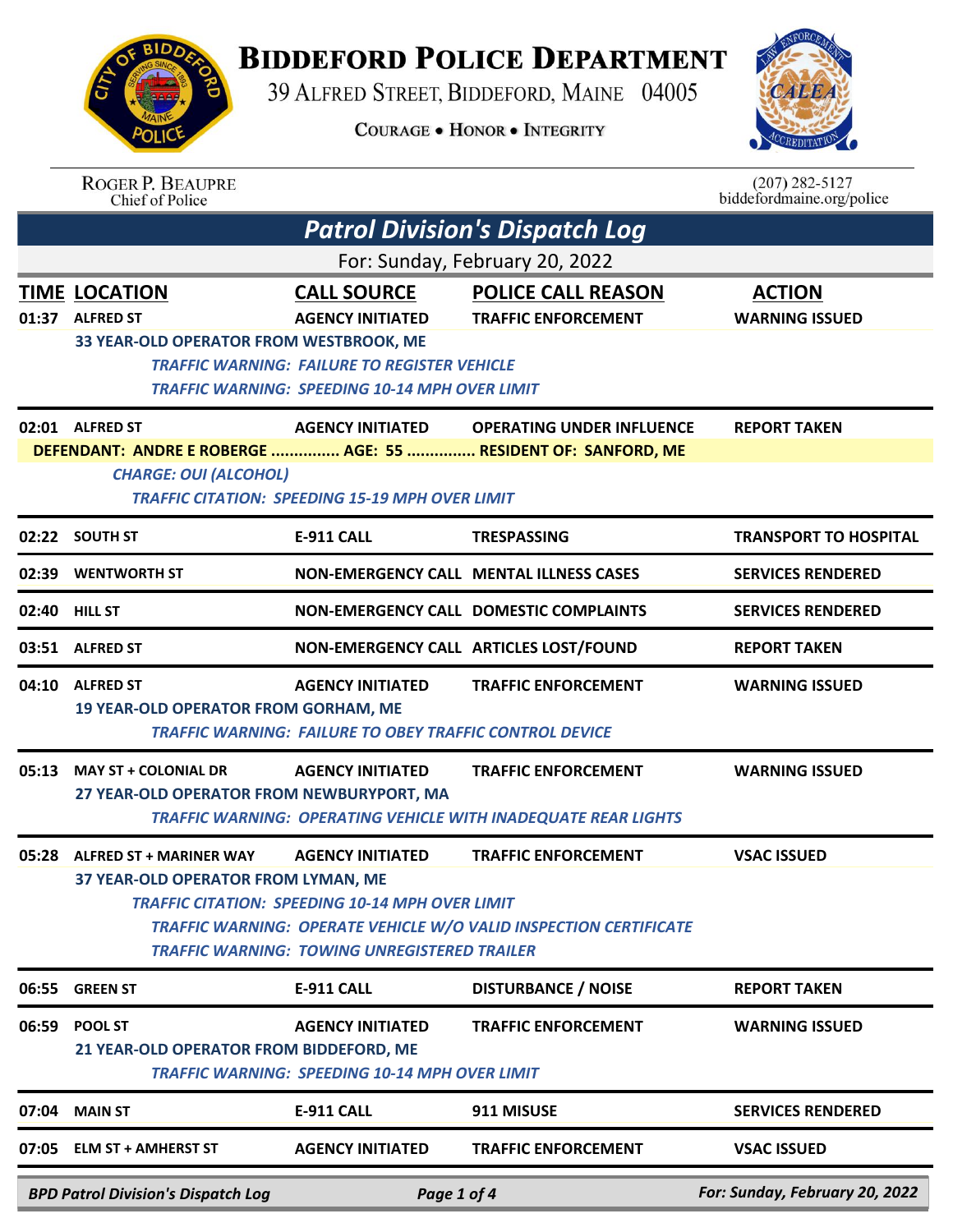| 07:40 | <b>TIME LOCATION</b><br><b>POOL ST</b><br>71 YEAR-OLD OPERATOR FROM PITTSFIELD, ME                                                                                                                                                                                                                                                                   | <b>CALL SOURCE</b><br><b>AGENCY INITIATED</b>                                                                                           | <b>POLICE CALL REASON</b><br><b>TRAFFIC ENFORCEMENT</b>                                         | <b>ACTION</b><br><b>WARNING ISSUED</b> |  |  |  |
|-------|------------------------------------------------------------------------------------------------------------------------------------------------------------------------------------------------------------------------------------------------------------------------------------------------------------------------------------------------------|-----------------------------------------------------------------------------------------------------------------------------------------|-------------------------------------------------------------------------------------------------|----------------------------------------|--|--|--|
|       |                                                                                                                                                                                                                                                                                                                                                      | <b>TRAFFIC WARNING: OPERATING A DEFECTIVE MOTOR VEHICLE</b><br><b>TRAFFIC WARNING: SPEEDING 10-14 MPH OVER LIMIT</b>                    |                                                                                                 |                                        |  |  |  |
| 07:50 | <b>ALFRED ST</b><br>24 YEAR-OLD OPERATOR FROM HOLYOKE, MA                                                                                                                                                                                                                                                                                            | <b>AGENCY INITIATED</b><br><b>TRAFFIC WARNING: SPEEDING 10-14 MPH OVER LIMIT</b>                                                        | <b>TRAFFIC ENFORCEMENT</b>                                                                      | <b>WARNING ISSUED</b>                  |  |  |  |
|       | 07:54 ALFRED ST + BIRCH ST<br><b>AGENCY INITIATED</b><br><b>TRAFFIC ENFORCEMENT</b><br><b>WARNING ISSUED</b><br>20 YEAR-OLD OPERATOR FROM SACO, ME<br><b>TRAFFIC WARNING: FAILURE TO REGISTER VEHICLE</b><br><b>TRAFFIC WARNING: OPERATE VEHICLE W/O VALID INSPECTION CERTIFICATE</b><br><b>TRAFFIC WARNING: OPERATING A DEFECTIVE MOTOR VEHICLE</b> |                                                                                                                                         |                                                                                                 |                                        |  |  |  |
|       | 07:54 GREEN ST                                                                                                                                                                                                                                                                                                                                       | <b>E-911 CALL</b>                                                                                                                       | <b>DISTURBANCE / NOISE</b>                                                                      | <b>WARNING ISSUED</b>                  |  |  |  |
| 08:00 | <b>BIRCH ST + ALFRED ST</b><br>28 YEAR-OLD OPERATOR FROM SACO, ME                                                                                                                                                                                                                                                                                    | <b>AGENCY INITIATED</b><br><b>TRAFFIC WARNING: FAILING TO OBEY RED TRAFFIC LIGHT</b>                                                    | <b>TRAFFIC ENFORCEMENT</b>                                                                      | <b>WARNING ISSUED</b>                  |  |  |  |
|       | 08:02 WENTWORTH ST                                                                                                                                                                                                                                                                                                                                   |                                                                                                                                         | <b>NON-EMERGENCY CALL MENTAL ILLNESS CASES</b>                                                  | <b>SERVICES RENDERED</b>               |  |  |  |
|       | 08:50 CLEAVES ST                                                                                                                                                                                                                                                                                                                                     | <b>AGENCY INITIATED</b>                                                                                                                 | <b>OUT FOR FOLLOW UP</b>                                                                        | <b>SERVICES RENDERED</b>               |  |  |  |
|       | 09:08 ELM ST                                                                                                                                                                                                                                                                                                                                         | <b>NON-EMERGENCY CALL CIVIL COMPLAINT</b>                                                                                               |                                                                                                 | <b>CIVIL COMPLAINT</b>                 |  |  |  |
| 09:18 | POOL ST + MADDOX POND RD<br><b>AGENCY INITIATED</b><br><b>TRAFFIC ENFORCEMENT</b><br><b>WARNING ISSUED</b><br>20 YEAR-OLD OPERATOR FROM BIDDEFORD, ME<br><b>TRAFFIC WARNING: FAILING TO HAVE MOTOR VEHICLE LICENSE IN POSSESION</b><br><b>TRAFFIC WARNING: OPERATE VEHICLE W/O VALID INSPECTION CERTIFICATE</b>                                      |                                                                                                                                         |                                                                                                 |                                        |  |  |  |
| 09:40 | <b>BARRA RD</b>                                                                                                                                                                                                                                                                                                                                      | NON-EMERGENCY CALL TRESPASSING                                                                                                          |                                                                                                 | <b>SERVICES RENDERED</b>               |  |  |  |
|       | 09:41 HUBERT ST                                                                                                                                                                                                                                                                                                                                      | <b>NON-EMERGENCY CALL PAPERWORK</b>                                                                                                     |                                                                                                 | <b>NEGATIVE CONTACT</b>                |  |  |  |
|       | 09:48 SOUTH ST + VILLAGE LN<br>23 YEAR-OLD OPERATOR FROM SCARBOROUGH, ME                                                                                                                                                                                                                                                                             | <b>AGENCY INITIATED</b><br><b>TRAFFIC WARNING: SPEEDING 1-9 MPH OVER LIMIT</b>                                                          | <b>TRAFFIC ENFORCEMENT</b>                                                                      | <b>WARNING ISSUED</b>                  |  |  |  |
| 09:57 | <b>SOUTH ST + STATE ST</b><br><b>30 YEAR-OLD OPERATOR FROM SACO, ME</b>                                                                                                                                                                                                                                                                              | <b>AGENCY INITIATED</b><br><b>TRAFFIC WARNING: FAILURE TO REGISTER VEHICLE</b><br><b>TRAFFIC WARNING: SPEEDING 10-14 MPH OVER LIMIT</b> | <b>TRAFFIC ENFORCEMENT</b>                                                                      | <b>WARNING ISSUED</b>                  |  |  |  |
| 10:03 | <b>POOL ST</b><br>54 YEAR-OLD OPERATOR FROM CAPE ELIZABETH, ME                                                                                                                                                                                                                                                                                       | <b>AGENCY INITIATED</b>                                                                                                                 | <b>TRAFFIC ENFORCEMENT</b><br>TRAFFIC WARNING: OPERATE VEHICLE W/O VALID INSPECTION CERTIFICATE | <b>VSAC ISSUED</b>                     |  |  |  |
|       | 10:07 ALFRED ST + MT VERNON ST<br>55 YEAR-OLD OPERATOR FROM ARUNDEL, ME                                                                                                                                                                                                                                                                              | <b>AGENCY INITIATED</b><br><b>TRAFFIC WARNING: SPEEDING 10-14 MPH OVER LIMIT</b>                                                        | <b>TRAFFIC ENFORCEMENT</b>                                                                      | <b>WARNING ISSUED</b>                  |  |  |  |

*BPD Patrol Division's Dispatch Log Page 2 of 4 For: Sunday, February 20, 2022*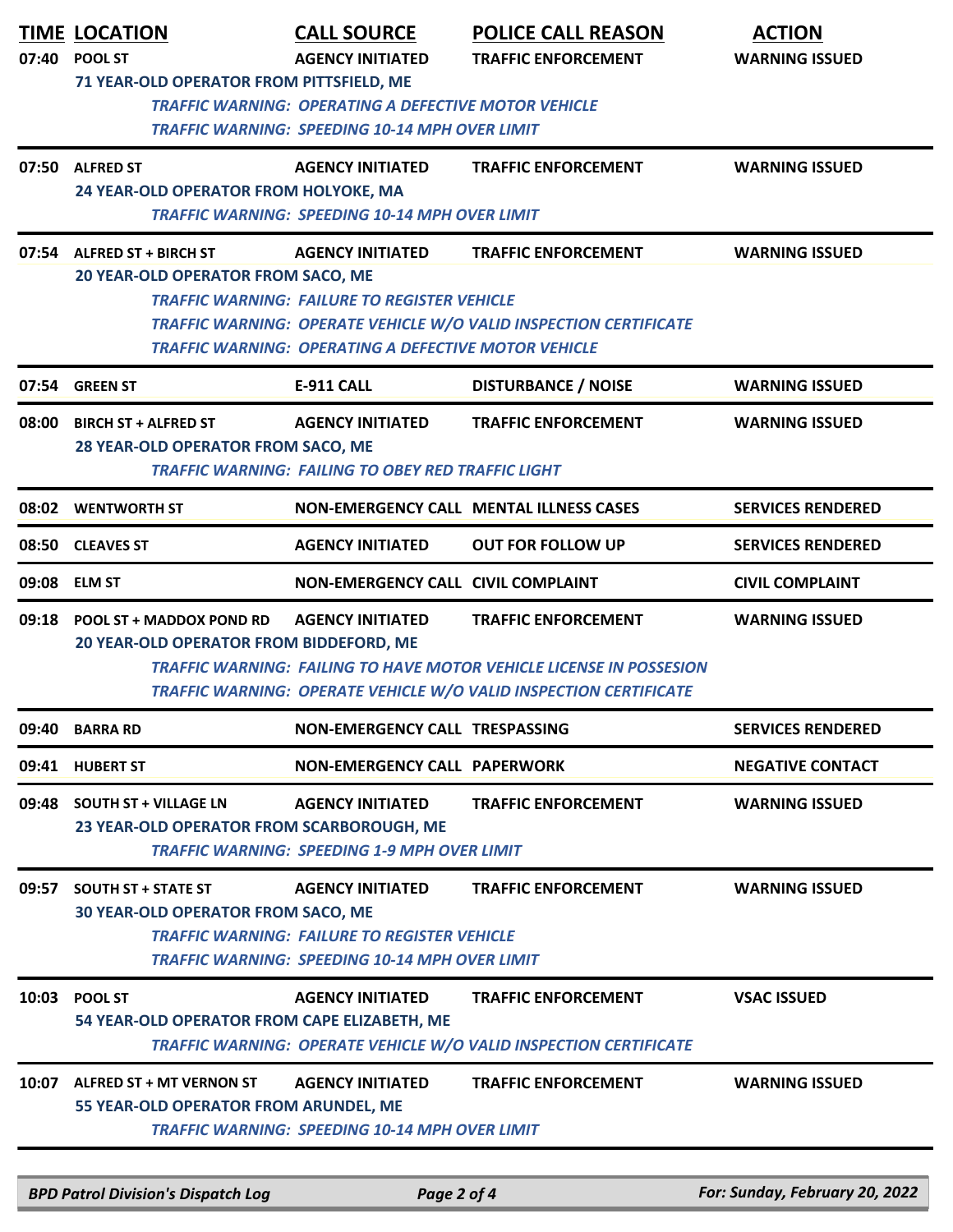|       | <b>TIME LOCATION</b><br>10:07 BUZZELL RD                                      | <b>CALL SOURCE</b><br><b>NON-EMERGENCY CALL ASSIST CITIZEN</b>                   | <b>POLICE CALL REASON</b>                                                                         | <b>ACTION</b><br><b>SERVICES RENDERED</b> |
|-------|-------------------------------------------------------------------------------|----------------------------------------------------------------------------------|---------------------------------------------------------------------------------------------------|-------------------------------------------|
|       | 10:12 POOL ST + NEWTOWN RD<br><b>30 YEAR-OLD OPERATOR FROM PORTLAND, ME</b>   | <b>AGENCY INITIATED</b>                                                          | <b>TRAFFIC ENFORCEMENT</b><br>TRAFFIC WARNING: OPERATE VEHICLE W/O VALID INSPECTION CERTIFICATE   | <b>WARNING ISSUED</b>                     |
|       | 10:24 POOL ST + SIMARD AVE<br>20 YEAR-OLD OPERATOR FROM BOOTHBAY HARBOR, ME   | <b>AGENCY INITIATED</b><br><b>TRAFFIC WARNING: SPEEDING 10-14 MPH OVER LIMIT</b> | <b>TRAFFIC ENFORCEMENT</b>                                                                        | <b>WARNING ISSUED</b>                     |
|       | 10:48 CLEAVES ST                                                              | <b>AGENCY INITIATED</b>                                                          | <b>OUT FOR FOLLOW UP</b>                                                                          | <b>SERVICES RENDERED</b>                  |
|       | 10:51 FOSS ST                                                                 | <b>NON-EMERGENCY CALL CRIMINAL MISCHIEF</b>                                      |                                                                                                   | <b>REPORT TAKEN</b>                       |
|       | 11:25 MAIN ST + WASHINGTON ST                                                 | <b>WALK-IN AT STATION</b>                                                        | <b>ARTICLES LOST/FOUND</b>                                                                        | <b>REPORT TAKEN</b>                       |
|       | 11:32 CLEAVES ST                                                              | <b>AGENCY INITIATED</b>                                                          | <b>OUT FOR FOLLOW UP</b>                                                                          | <b>SERVICES RENDERED</b>                  |
|       | 11:44 SOUTH ST                                                                | <b>NON-EMERGENCY CALL ASSIST CITIZEN</b>                                         |                                                                                                   | <b>SERVICES RENDERED</b>                  |
|       | 12:07 BIRCH ST                                                                | <b>NON-EMERGENCY CALL CIVIL COMPLAINT</b>                                        |                                                                                                   | <b>SERVICES RENDERED</b>                  |
|       | 12:18 SALT MARSH LN                                                           | <b>NON-EMERGENCY CALL ASSIST CITIZEN</b>                                         |                                                                                                   | <b>SERVICES RENDERED</b>                  |
|       | 12:41 ALFRED ST                                                               | <b>NON-EMERGENCY CALL CHECK WELFARE</b>                                          |                                                                                                   | <b>WARNING ISSUED</b>                     |
|       | 12:52 MT PLEASANT ST + SOUTH ST                                               | <b>WALK-IN AT STATION</b>                                                        | <b>ARTICLES LOST/FOUND</b>                                                                        | <b>REPORT TAKEN</b>                       |
|       | 13:03 WATER ST + MAIN ST                                                      | <b>NON-EMERGENCY CALL DISABLED VEHICLE</b>                                       |                                                                                                   | <b>SERVICES RENDERED</b>                  |
|       | <b>15:12 NOREASTER WAY</b><br>28 YEAR-OLD OPERATOR FROM UNIVERSITY HTS, OH    | <b>AGENCY INITIATED</b><br><b>TRAFFIC WARNING: SPEEDING 1-9 MPH OVER LIMIT</b>   | <b>TRAFFIC ENFORCEMENT</b>                                                                        | <b>WARNING ISSUED</b>                     |
|       | 15:21 MAIN ST                                                                 | <b>NON-EMERGENCY CALL SUSPICION</b>                                              |                                                                                                   | <b>SERVICES RENDERED</b>                  |
|       | 15:37 POOL ST + MEETINGHOUSE RD<br>20 YEAR-OLD OPERATOR FROM VALHALLA, NY     | <b>AGENCY INITIATED</b><br><b>TRAFFIC WARNING: SPEEDING 10-14 MPH OVER LIMIT</b> | <b>TRAFFIC ENFORCEMENT</b>                                                                        | <b>WARNING ISSUED</b>                     |
|       | 15:54 POOL ST + KRISTEL LN<br>20 YEAR-OLD OPERATOR FROM MARSHFIELD, MA        | <b>AGENCY INITIATED</b><br><b>TRAFFIC WARNING: SPEEDING 10-14 MPH OVER LIMIT</b> | <b>TRAFFIC ENFORCEMENT</b>                                                                        | <b>WARNING ISSUED</b>                     |
| 15:58 | <b>BACON ST</b>                                                               | <b>AGENCY INITIATED</b>                                                          | <b>OUT FOR FOLLOW UP</b>                                                                          | <b>FIELD INTERVIEW</b>                    |
| 16:13 | <b>HILL ST + WINTER GARDEN</b><br>57 YEAR-OLD OPERATOR FROM KENNEBUNKPORT, ME | <b>AGENCY INITIATED</b><br><b>TRAFFIC WARNING: SPEEDING 10-14 MPH OVER LIMIT</b> | <b>TRAFFIC ENFORCEMENT</b><br>TRAFFIC WARNING: FAILING TO NOTIFY STATE OF NAME AND ADDRESS CHANGE | <b>WARNING ISSUED</b>                     |
|       | 16:15 RAYMOND ST                                                              | <b>AGENCY INITIATED</b>                                                          | <b>OUT FOR FOLLOW UP</b>                                                                          | <b>SERVICES RENDERED</b>                  |
|       | 16:22 MAIN ST                                                                 | <b>E-911 CALL</b>                                                                | 911 MISUSE                                                                                        | <b>WARNING ISSUED</b>                     |